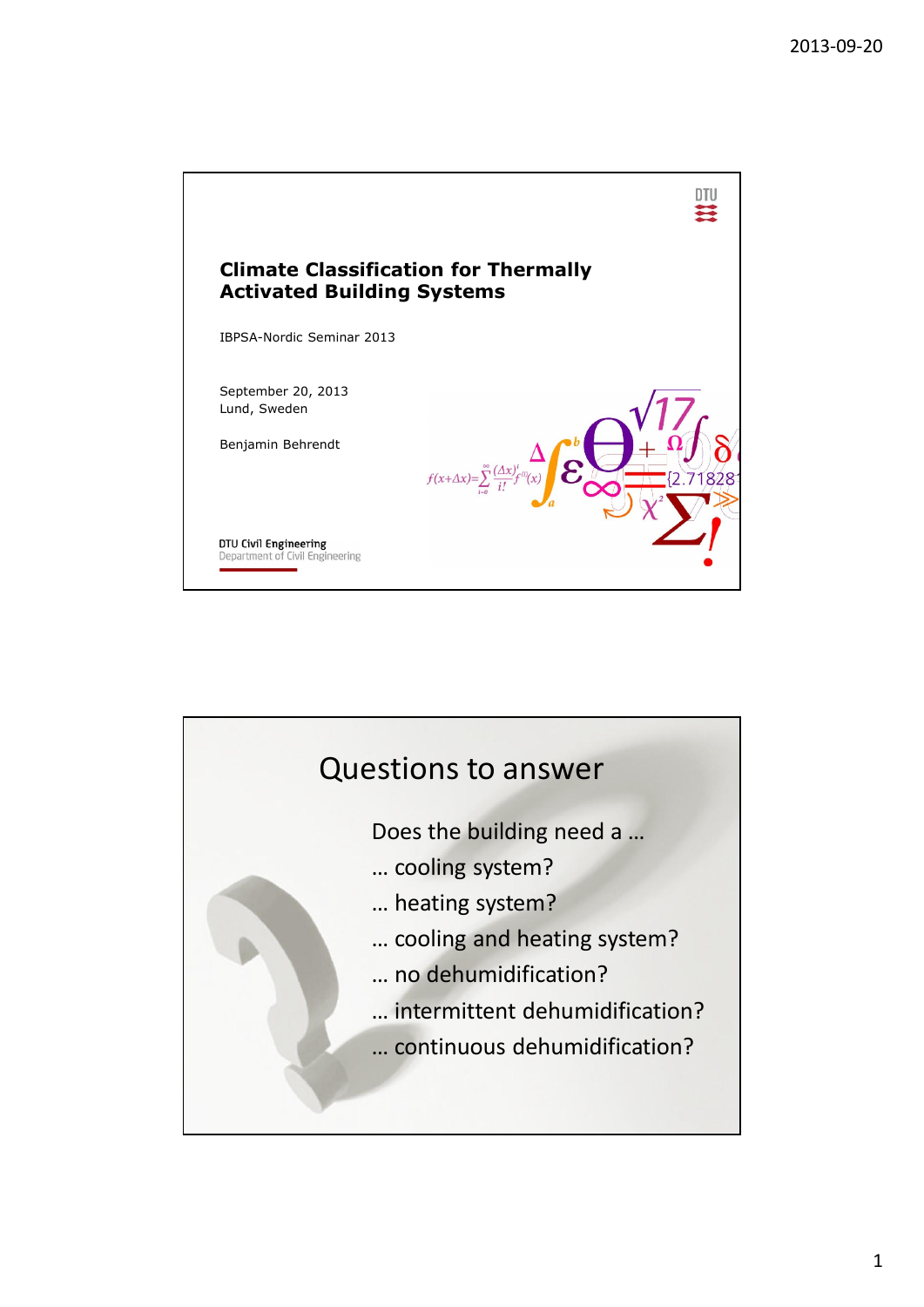

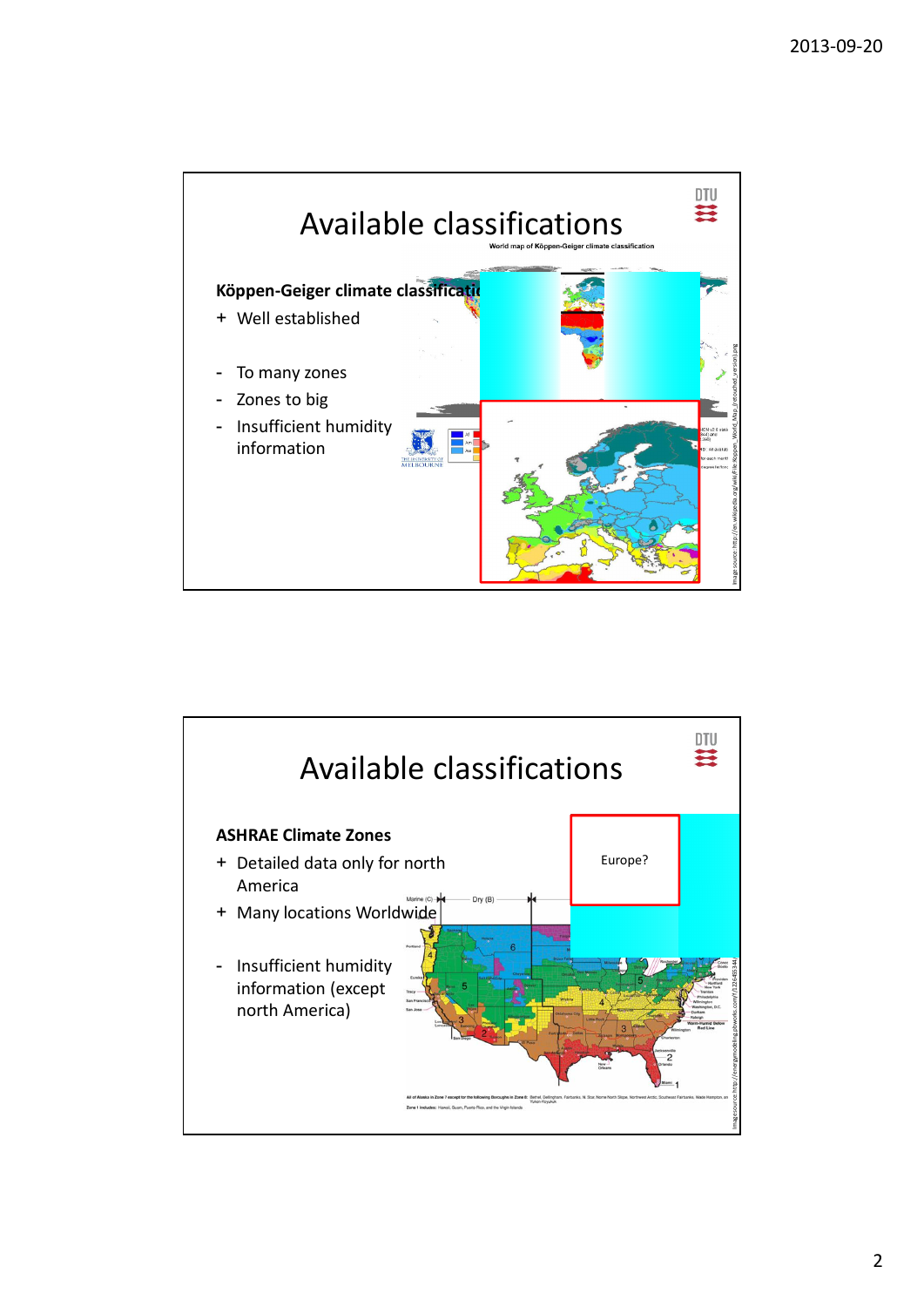

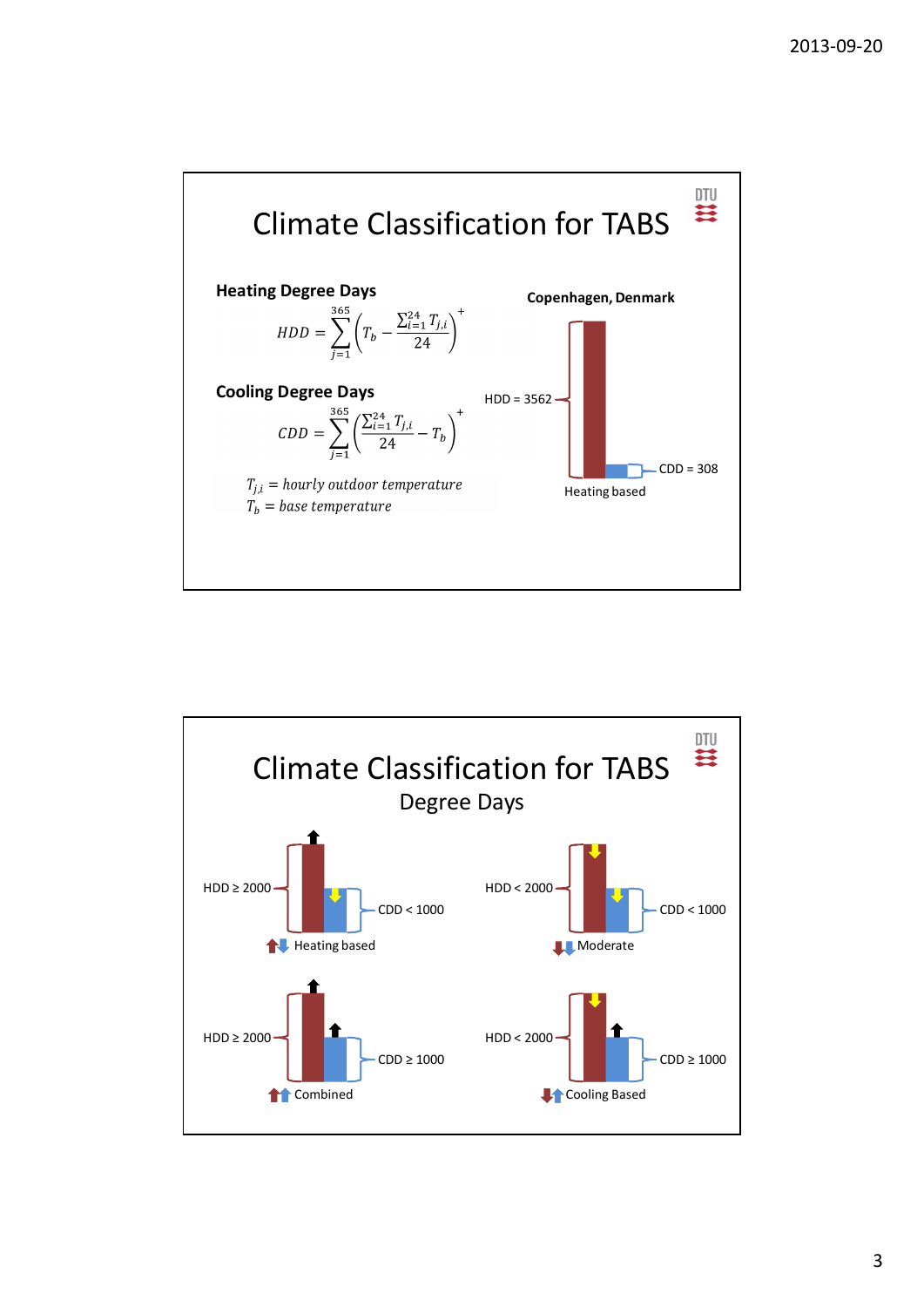

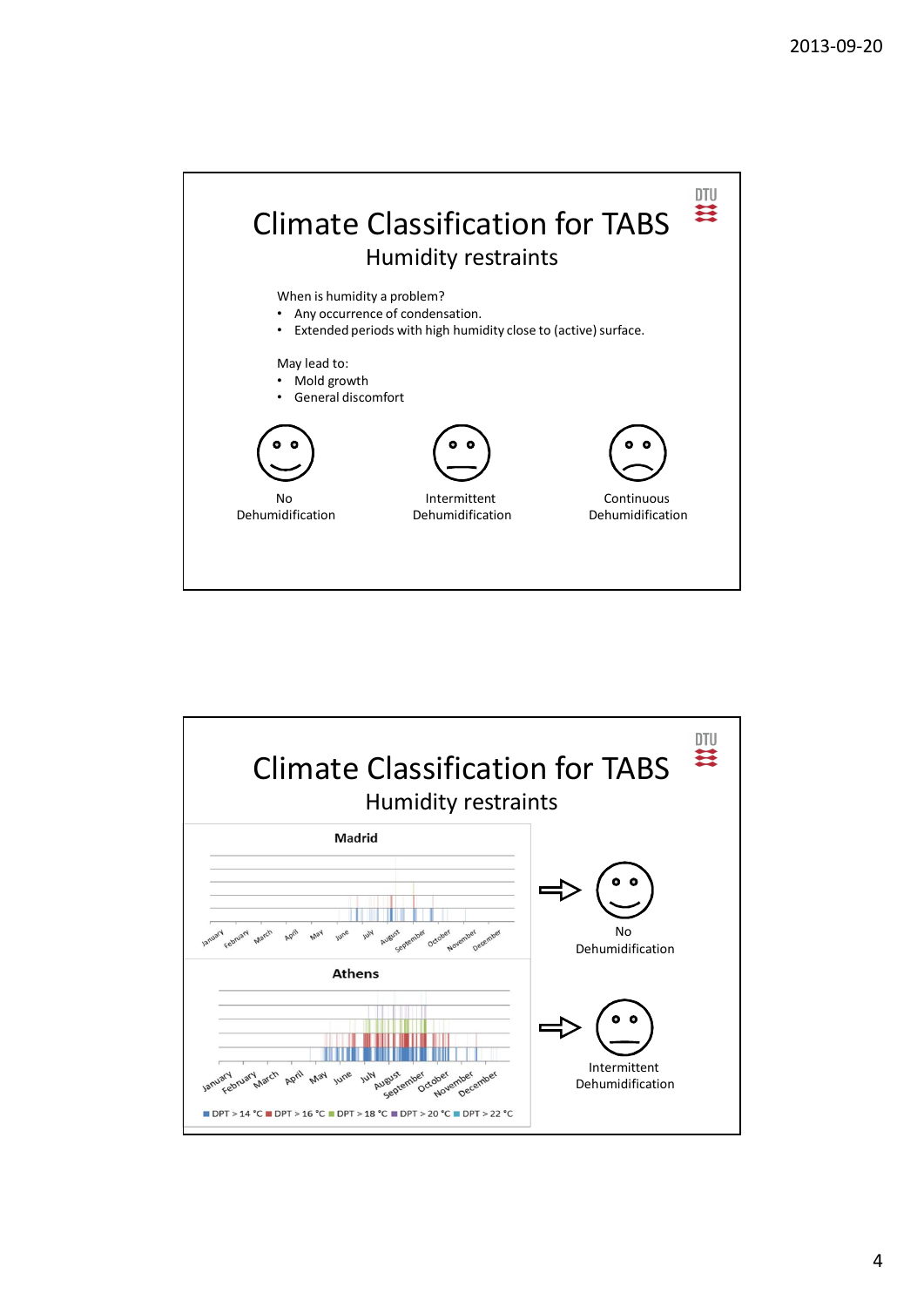| Ξ<br><b>Climate Classification for TABS</b><br><b>Combining Degree Days and Humidity</b> |                      |                            |                                                |                                |
|------------------------------------------------------------------------------------------|----------------------|----------------------------|------------------------------------------------|--------------------------------|
| The 12 possible climate<br>classifications                                               |                      | <b>Humidity Restraints</b> |                                                |                                |
|                                                                                          |                      | No<br>Dehumidification     | Intermittent $\rightarrow$<br>Dehumidification | Continuous<br>Dehumidification |
| Degree<br>Days                                                                           | <b>Heating Based</b> |                            |                                                |                                |
|                                                                                          | Combined             |                            |                                                |                                |
|                                                                                          | Moderate             |                            |                                                |                                |
|                                                                                          | <b>Cooling Based</b> |                            |                                                |                                |

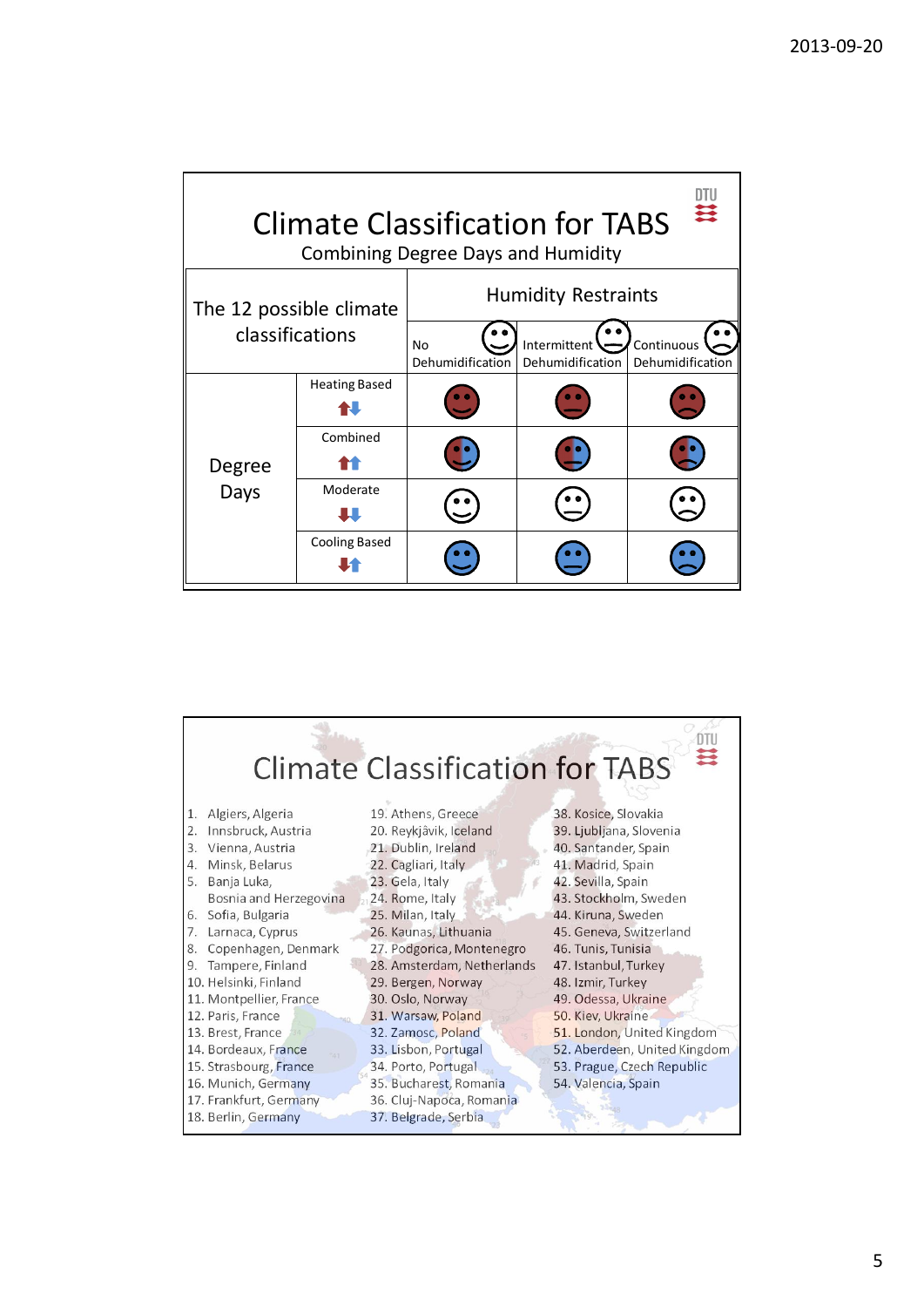